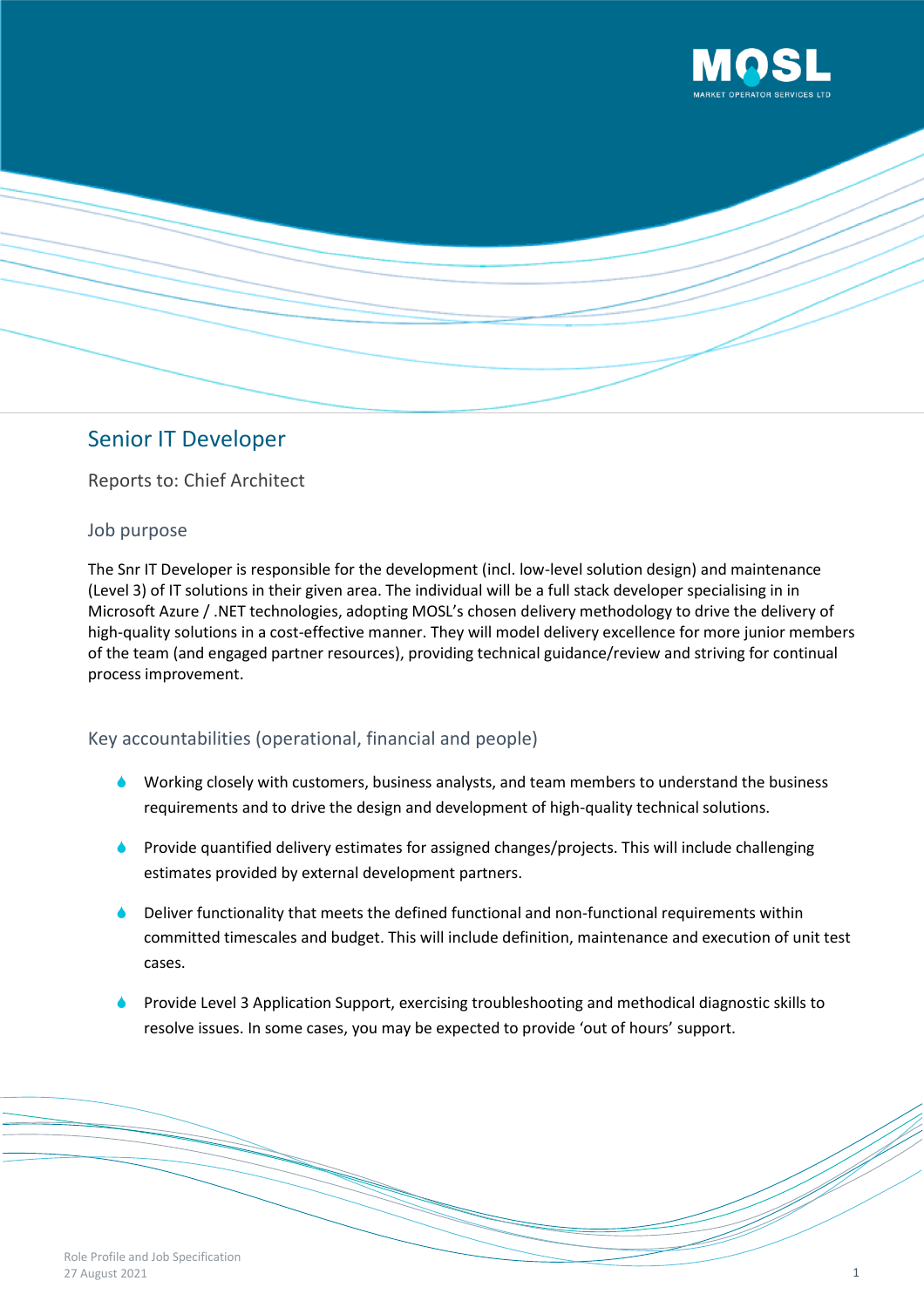

- **Ensure solutions comply with MOSL's architectural standards and seek formal exceptions where** appropriate. Ensure code is developed in line with agreed coding standards, such that we deliver maintainable & performant code.
- Model best practice in your own deliver, acting as a role model for more junior (and  $3<sup>rd</sup>$  party) members of the development team. This includes consistently exceeding the defined development KPIs in your own delivery and supporting more junior members in the same vain.
- Be a technical leader in your technology area (e.g. .NET), responsible for code reviews of work delivered by more junior members of the development team (both internal and partner resources).
- Creation of technical documentation, in line with agreed SDLC and documentation standards.
- Where appropriate, you should be able to lead the delivery of Continuous Integration in an Agile environment.
- Lead the trial and rollout of new software delivery processes and techniques.
- Responsibilities may include participation in solution design, performance monitoring, product evaluation and buy versus build recommendations.

#### Capability, knowledge and experience

In depth technical knowledge of the following technologies:

.NET Framework, .NET Core, C#, Entity Framework, Angular, Active Directory, Azure Devops, CI/CD pipelines, SQL Server, T-SQL

- An in depth understanding of the full Software Delivery Lifecycle (ideally in both waterfall and agile models).
- Experience of developing and deploying IT solutions in complex environments and aligned to multiple delivery methodologies.
- Demonstrable experience in the timely delivery of development programmes/projects.
- Experience of delivering with vendor teams would be beneficial, ideally with an offshore component.
- Prior management, supervisory and/or team leadership experience is beneficial.